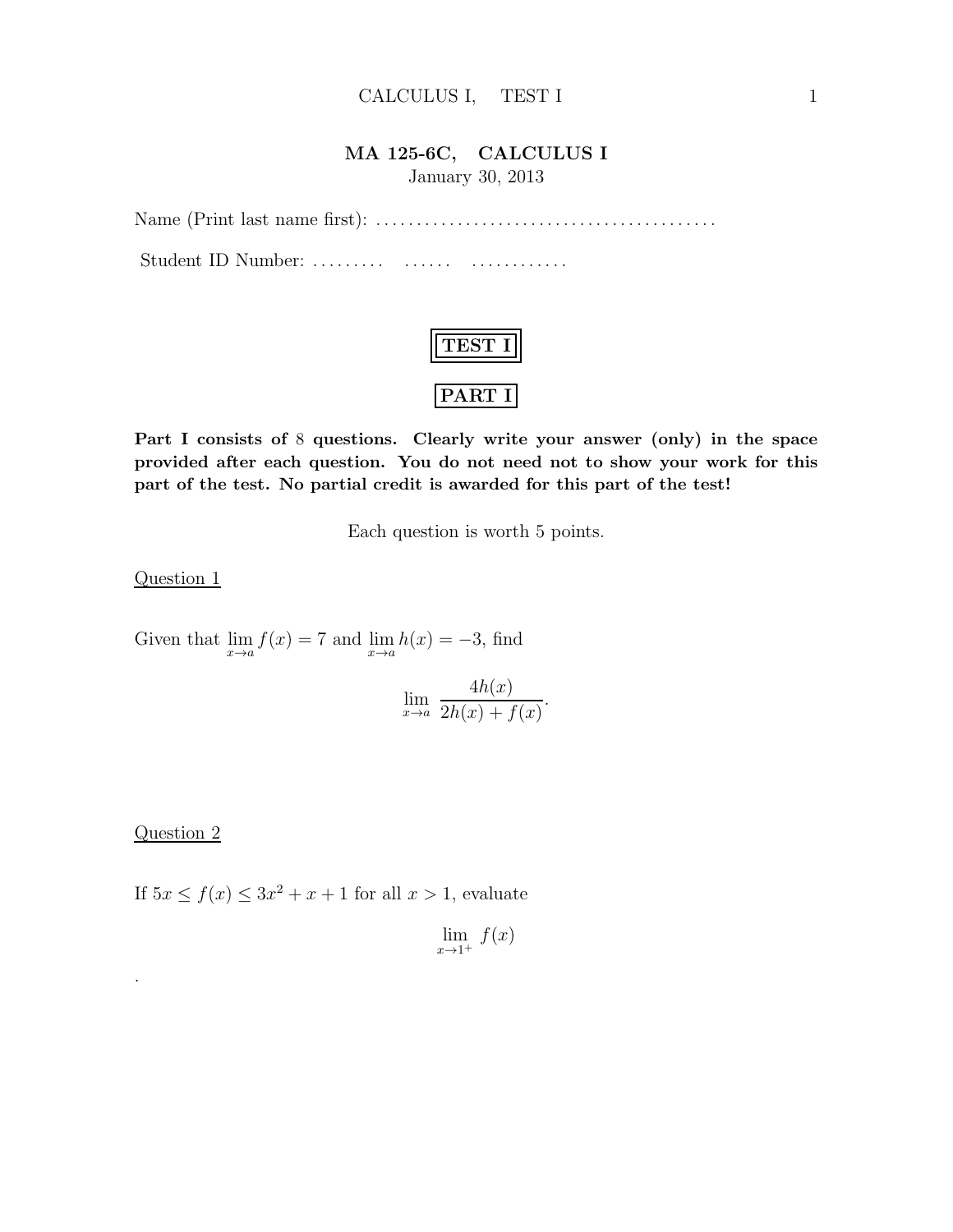### Question 3

Evaluate the limit

$$
\lim_{x \to \pi} \cos \left( \pi \sin \left( \frac{x}{2} \right) \right).
$$

Question 4

Find the limit

$$
\lim_{x \to \infty} \frac{-2x^6 + 3x^3 + 1}{3x^6 - x^2 + 7x}.
$$

Question 5

$$
\lim_{x \to 0} \frac{4|x|}{x} = ?
$$

Question 6

Calculate 
$$
\lim_{x \to 0^-} \frac{-2}{x^5}
$$
.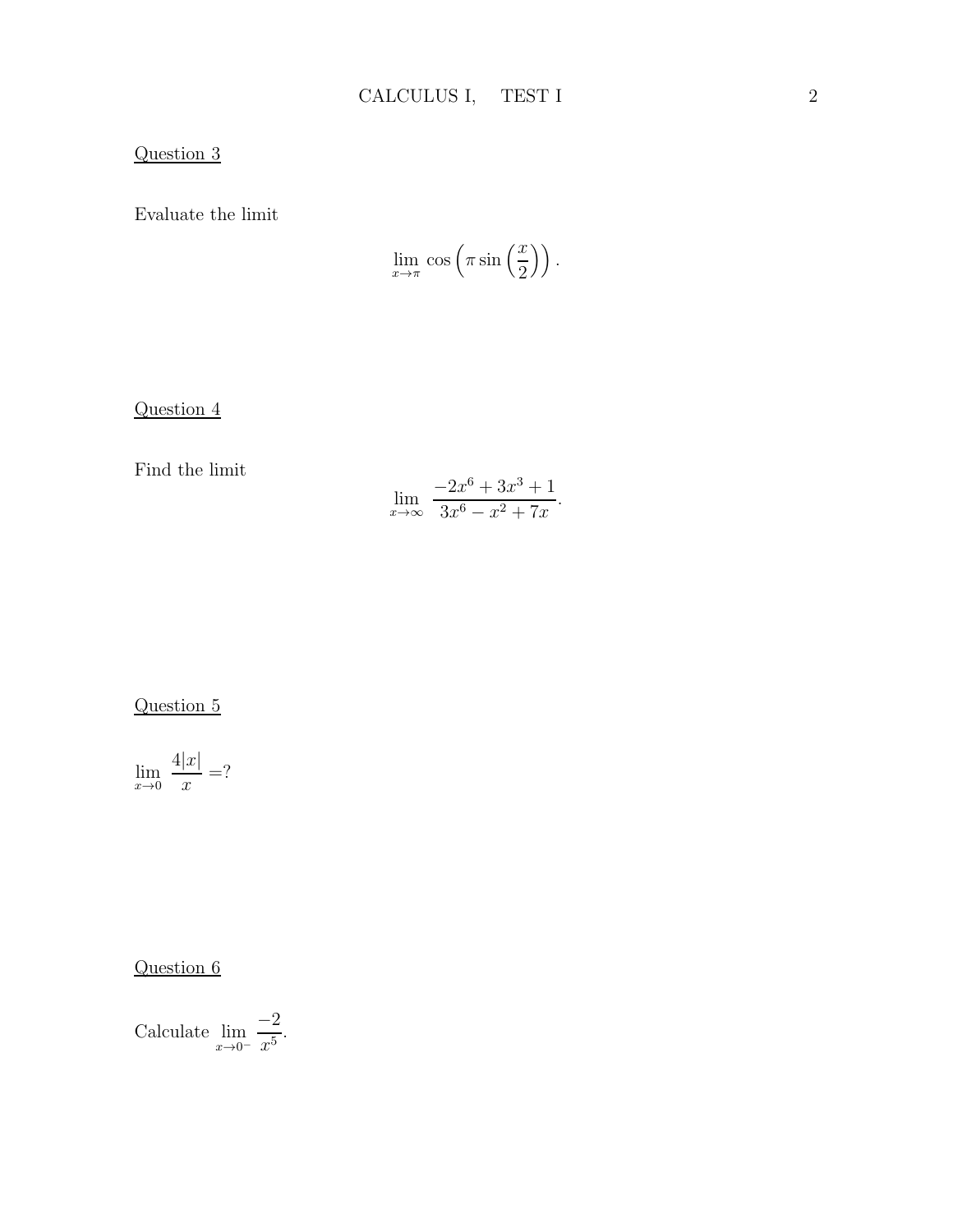Question 7

Calculate 
$$
\lim_{x \to 0} \frac{\cos^2(x) - 1}{5x^2}
$$
.

Question 8

Calculate 
$$
\lim_{h \to 0} \frac{(4-h)^2 - 16}{h}.
$$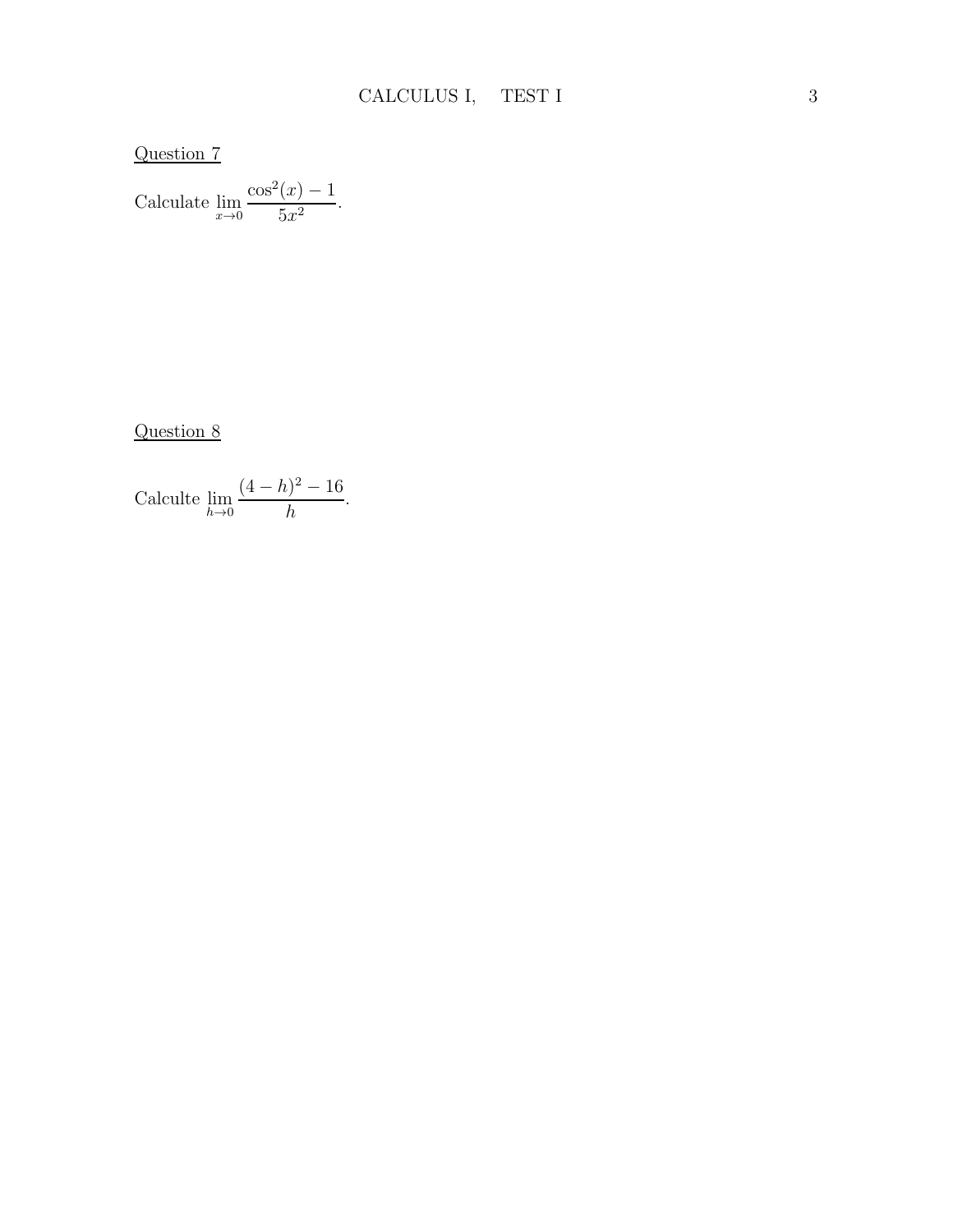## PART II

Part II consists of 5 problems. You must show your work on this part of the test to get full credit. Displaying only the final answer (even if correct) without the relevant steps will not get full credit.

### Problem 1 (18 points)

Consider the function

$$
f(x) = \begin{cases} 1 - 3x & \text{for } x \le 2, \\ -x - 1 & \text{for } x > 2. \end{cases}
$$

(a) Evaluate

$$
\lim_{x \to 2^{-}} f(x).
$$

(b) Evaluate

$$
\lim_{x \to 2^+} f(x).
$$

(c) Is this function continuous at  $x = 2$ ? (Justify your answer!)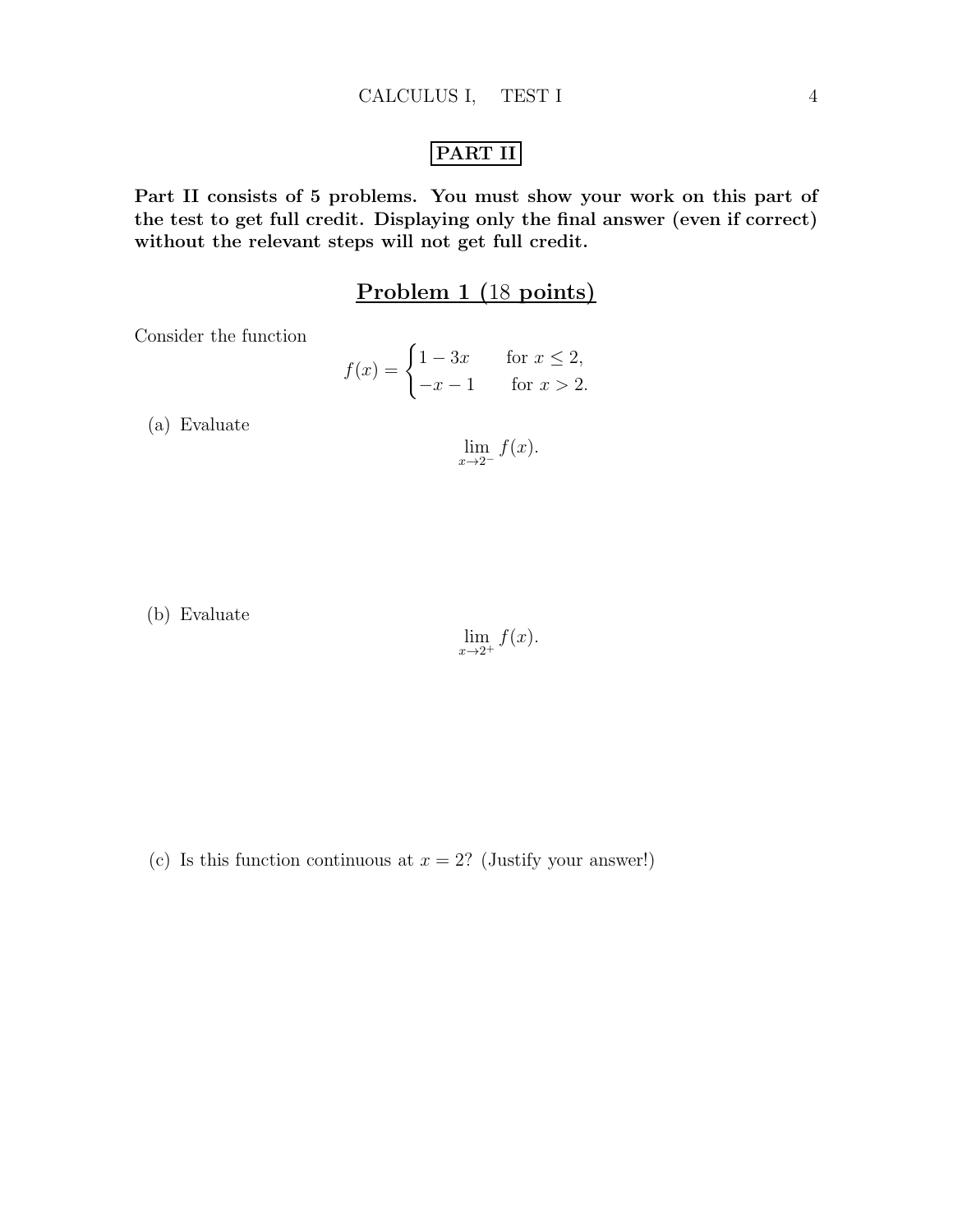## Problem 2 (18 points)

Sketch the graph of an example of a function  $f$  such that

$$
\lim_{x \to 0^{-}} f(x) = -1, \qquad \lim_{x \to 0^{+}} f(x) = 3, \qquad f(0) = 2,
$$
  

$$
\lim_{x \to 3^{-}} f(x) = 0, \qquad \lim_{x \to 3^{+}} f(x) = -1, \qquad f(3) = 0.
$$